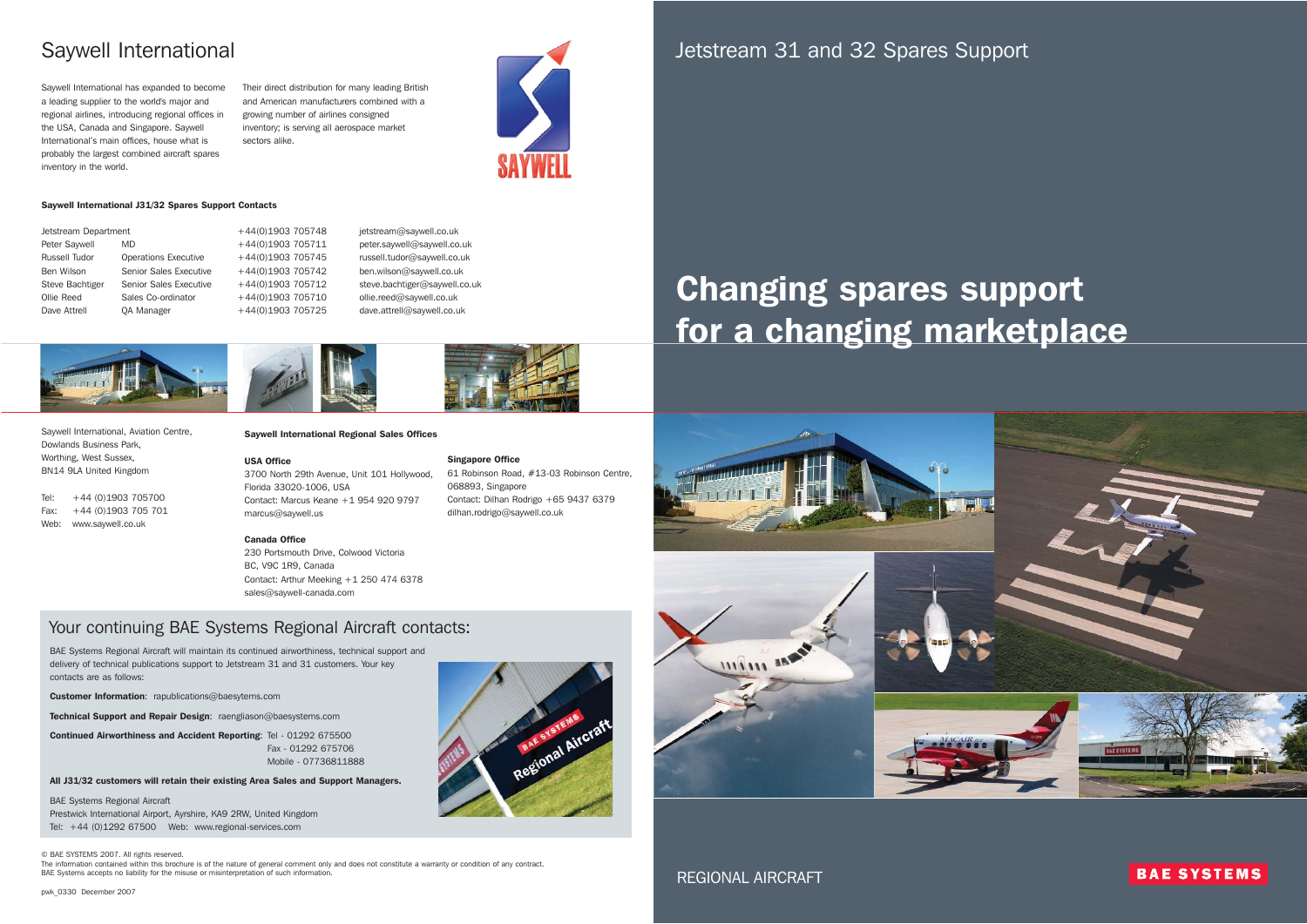### Jetstream 31 and 32 Spares Support

## A Seamless Transition

Since the first delivery of the Jetstream 31/32 in 1983, the aircraft has always enjoyed an excellent reputation in the regional turboprop market and this reputation is continued today with some 200 aircraft in service worldwide.

However, in recent years the 18/19 seat regional turboprop market has changed considerably. The large fleets of aircraft that were delivered to operators, principally in North America, have been dispersed in response to market demand.

The vast majority of Jetstream 31/32 operators are now found in new markets for the type. There is a large and growing presence in Latin America and the Caribbean, Australasia, Eastern Europe, the Middle East and Africa, while there are also still some operators flying the aircraft in North America and Western Europe.

Typically, the large operator fleets of the past have now gone. Today there are nearly 90 separate operators of the Jetstream 31/32 and as a result most operators are much smaller in size and resource and geographically remote from the BAE Systems Regional Aircraft Spares Logistics Centre in the UK.

Therefore, the location of the Saywell International spares facilities in the UK and Florida, along with regional offices in Vancouver and Singapore are more closely aligned with today's J31/32 market.

In parallel, there is a buoyant trading market for the aircraft and Regional Aircraft has been very successful in selling its remaining lease portfolio aircraft into the market. It is anticipated that the last remaining portfolio aircraft will be placed by the end of the first quarter 2008.

This combination of services from both companies has ensured the continuation of world-class support for the BAe 748 and it is confidently expected that this positive experience will be replicated with Jetstream 31/32 operators.

This resultant change in the market dynamics for the aircraft means that a new approach is needed to provide spares support to Jetstream 31/32 operators, and to offer a better, more bespoke service to the current operators of the aircraft.

### Why have we taken this decision? Our relationship with Saywell International FAQ's

BAE Systems Regional Aircraft has carried out an extensive review of its ongoing spares support business and has concluded that the market for spares support of the Jetstream 31 and 32 is better served by a specialist spares supplier with offices in Europe, the USA, Canada and Asia.

The business is therefore pleased to announce that Saywell International will assume spares support for the BAE Systems Jetstream 31 and 32 from the 4th February 2008.

Stock inventory is being transferred from BAE Systems to Saywell International. A large pool of rotable components is available and

distribution agreements are already in place with many manufacturers of consumable parts.

This spares support agreement allows BAE Systems to concentrate on its core business while maintaining its continued airworthiness. technical support and delivery of technical publications support to Jetstream 31 and 32 customers.

- **Q** Will BAE Systems continue to provide spares support to the J31/32 until the 4th February 2008?
- A Yes, all routine, critical and AOG orders will be accepted and managed until the 3rd February 2008. Transfer of backorders will be decided on a case by case basis dependant on leadtime. Operators will be advised in advance of transfer whether their backorders will be delivered by BAE Systems after the 4th February or whether the outstanding order will be transferred to Saywell International.
- **Q** How does this announcement affect support of your other aircraft types?
- **A** There is no affect at all other than it allows BAE Systems to concentrate its resources on providing support to our core business of Jetstream 41, ATP and BAe 146/Avro RJ customers.

All spares support to the Jetstream 41, ATP and BAe 146/Avro RJ will remain unaffected by this change.





BAE Systems Regional Aircraft has enjoyed a long and close collaboration with Saywell International, which is one of the world's leading independent spares suppliers.

In particular, the decision taken in 2001 to transfer spares support for the BAe 748 turboprop aircraft to Saywell International has proven to be a tremendous success.

The agreement with Saywell International for the BAe 748 left Regional Aircraft free to continue to provide the full range of other technical support and liaison services to BAe 748 operators, exactly as is provided for in the Jetstream 31/32 agreement.

- Q Is BAE Systems ending Jetstream 31/32 Support?
- A No, only the Jetstream31/32 spares business is being transferred to Saywell International to provide a more bespoke service for our J31/32 customers. Provision of technical, engineering technical publications and continued airworthiness to our J31/32 customers will still be provided by BAE Systems.
- **Q** What planning has been done to assure me that my business will not suffer during the transition?
- A The transfer has been planned so that there is an overlap where BAE Systems and Saywell International will be working together during the interim period to ensure a smooth transition on 4th February 2008. Our experience in dealing with Saywell International since the transfer of the BAe 748 spares business has been very positive and we expect this will continue with the J31/32 spares business.